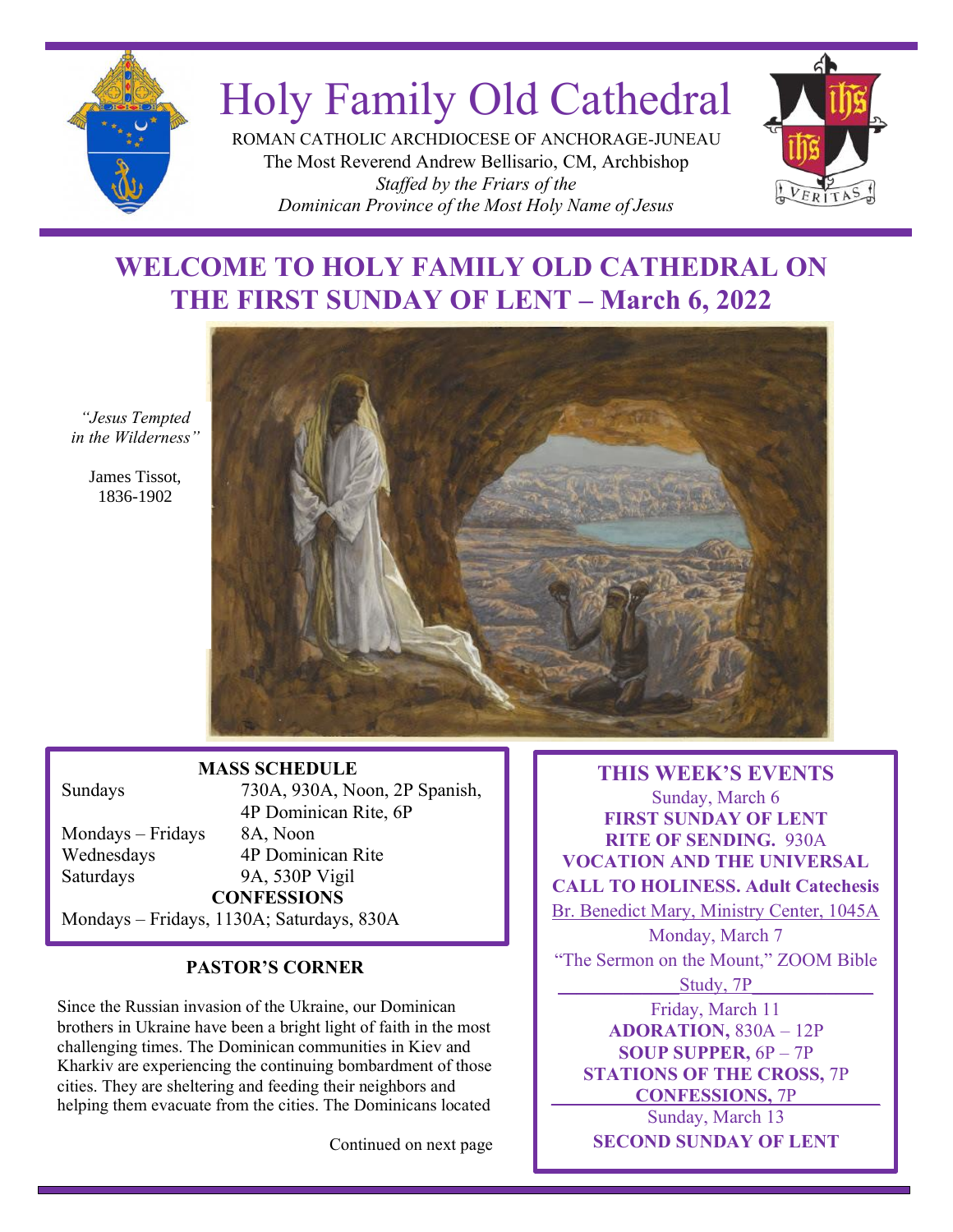#### **PASTOR'S CORNER** Continued from page 1

In four other Ukrainian cities are also experiencing air attacks, helping shelter, feed and move people to the west.

The Dominicans working in Ukraine are from the Polish province. They number over 30 friars. In peacetime they staff four parishes and run a theological institute and an orphanage. Fr. Jaroslaw Krawiec, OP, ministering at the Priory in Kiev is posting a daily dairy of the Dominicans in Ukraine. He reports on his personal experiences and the experiences of the brothers throughout the country. Through the use of technology, the Dominicans are coordinating their efforts and contributing to the greater relief work of the Church. You can follow Fr. Jaroslaw's reports at the Western Dominican Province Website: [www.opwest.org.](http://www.opwest.org/) Please go to the donation relief page where his diary is posted. Also posted there is a video message from the Polish Dominicans and special prayers for Ukraine.

Although Ukraine is over 4,500 miles from Anchorage we are not incapable of rendering assistance. When Jesus says those who follow him will have many mothers, brothers, sisters and homes in this life, he means this in two ways: prayer and material support. 1) The prayers of many far away can strengthen and support those who are physically cut off. We pray and offer acts of penance for the good of their souls and relief of their suffering. Only God, in his wisdom and understanding, knows how he will give his grace to those in their greatest need. 2) We can send material support to help the Church in her efforts to care for people and preserve life. Consider making a donation to the Polish Dominicans to support their work in Ukraine. This can be done on our Western Province website: [www.opwest.org.](http://www.opwest.org/) From all of the reports it seems the loss of life, destruction and suffering will only increase as the scale and weight of the war expand. Please pray for Ukraine and consider making a donation to our Dominican brothers who are doing the work of God in the middle of a full-scale war.

**Parish News:** Today our three catechumens at Holy Family - Sharon Hoffman, Kate Weddleton, and Kevin Ormeno will be presented to the Archbishop at Our Lady of Guadalupe Cathedral. They are preparing to receive the sacraments of Baptism, Confirmation, and the Eucharist at the Easter Vigil on April 16. We will also be receiving Jesse Gobeli, Jason Eastman, Harrison Nabors, and Lane Reinke, who have been baptized in another Christian denomination, into the Church at the Vigil. Please keep them in your prayers as they make their final preparations for entry into the life of the Church.

This weekend Fr. Andy is in Glennallen. I will be away March 8-18 in California for the quarterly Dominican Province Council meeting and the annual Dominican Superiors meeting.

## **RITE OF SENDING March 6, 930A, Holy Family RITE OF ELECTION Cathedral of Our Lady of Guadalupe March 6, 3P**

In the Rite of Sending, we send our catechumens and candidates to the Archbishop for the Rite of Election. This Rite begins their final preparations to receive the Easter Sacraments, when they are finally welcomed into the Catholic Church.

Please pray for our catechumens and candidates!

# **CHURCH INFORMATION**

#### **CONFESSIONS**

M - F 1130A – 12P; Sat. 830A – 9A. Also, by appointment. Visit the website to contact individual friars. [www.holyfamilycathedral.org](http://www.holyfamilycathedral.org/) or call 276-3455.

#### **MASS INTENTIONS**

Contact the office at 276-3455 or email [frontdesk@holyfamilycathedral.org.](mailto:frontdesk@holyfamilycathedral.org)

**PRAYER REQUESTS.** Call the office at 276-3455. **OPTIONS FOR VULNERABLE PARISHIONERS**

The cry room can be reserved at all Masses for especially vulnerable parishioners – family groups or individuals.

Call Deacon Dave at 646-3002.

#### **CHURCH OPEN HOURS**

30 min. before Masses; one hour before weekday noon Mass. **PARISH OFFICE HOURS**

Tuesday – Thursday, 10A - 4P. Closed Mondays and Fridays. And by appointment. Call 276-3455.

**ST. PAUL'S CORNER BOOKS AND GIFTS**

Sundays, 1030A – 230P; Wednesdays, 11A – 2P.

## **CLERGY**

#### **Parish Dominicans**

| Fr. Steven Maekawa, OP                          | Pastor                  |  |  |
|-------------------------------------------------|-------------------------|--|--|
| Fr. Dismas Sayre, OP                            | Parochial Vicar         |  |  |
| Fr. Andrew Opsahl, OP                           | Parochial Vicar         |  |  |
| Fr. Alejandro Crosthwaite, OP In Residence      |                         |  |  |
| Br. Benedict Mary Bartsch, OP Residency Brother |                         |  |  |
| <b>Deacons</b>                                  |                         |  |  |
| Deacon David E. Van Tuyl                        | <b>Permanent Deacon</b> |  |  |
| Deacon Gustavo Azpilcueta                       | <b>Permanent Deacon</b> |  |  |

#### PAID AND UNPAID STAFF Contact at 276-3455

Mary Beth Bragiel (P) Operations Consultant Letha Flint Administration/Music Darlene Perkins (P) Bookkeeper

Peter Alvarez (P) Rel. Education Coordinator Bernardette Frost Manager, St. Paul's Corner

Fr. Steve Maekawa, OP - Pastor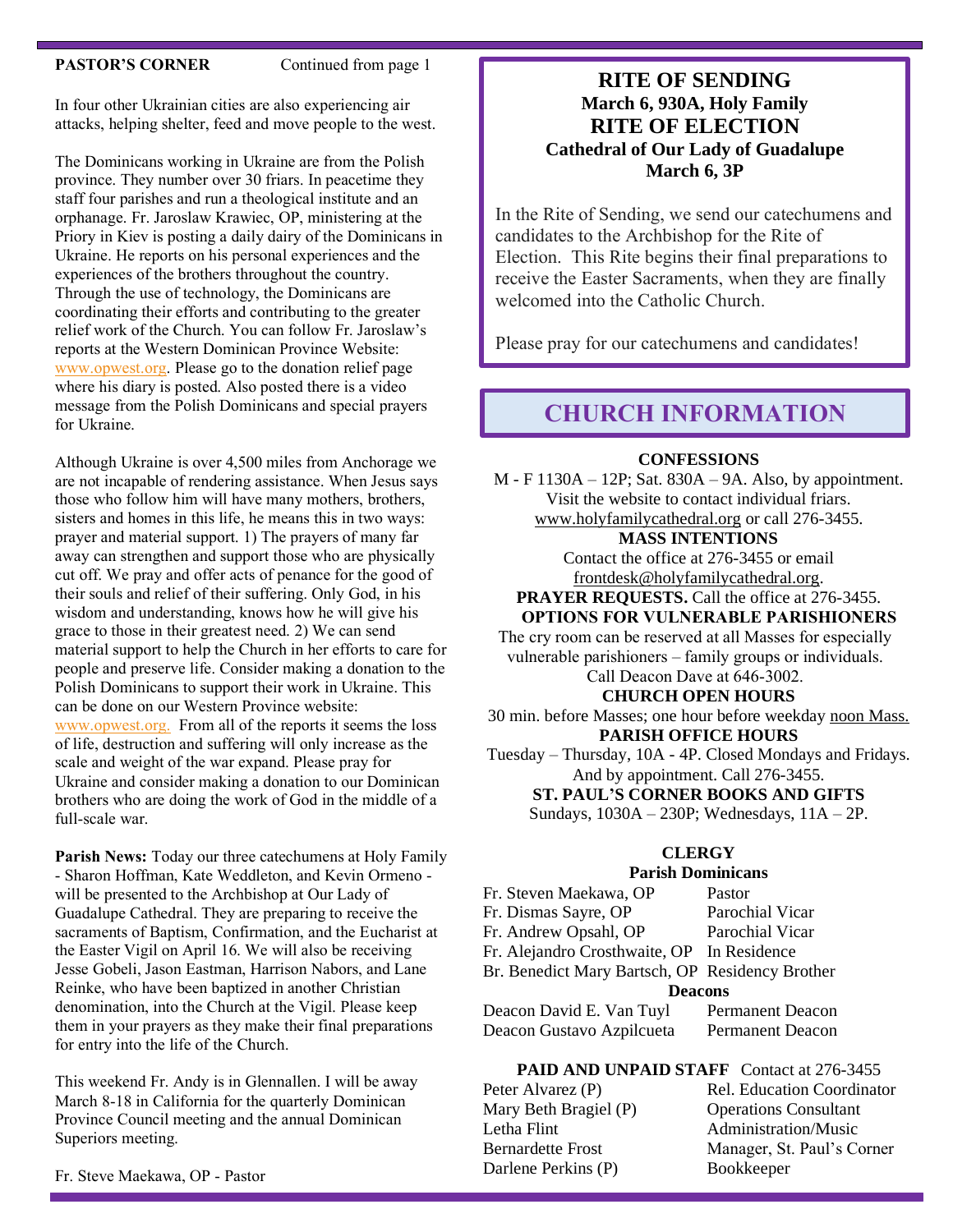# **STEWARDSHIP OF TIME Prayer and Study**

# **EUCHARISTIC ADORATION**



"Father of all, each day many things draw my attention, and I am easily distracted from you. In your merciful kindness, take me by the hand and lead me back to that place where I continually contemplate your face." *Magnificat, Vol. 23, No. 13*

**ADORERS NEEDED** Contact Katie Reed at 348-7300.

**EUCHARISTIC ADORATION Wednesdays. 7P – 8P. Fridays. 830A – 12P. First Fridays. 830A – 8P.**

## **LITURGICAL SCHEDULE / MASS READINGS**

**Mar. 6 – First Sunday of Lent.** Deuteronomy 26:4-10; Psalm 91:1-2, 10-15; Romans 10:8-13; Luke 4:1-13. **Mar. 7 – Monday of the First Week of Lent.** Leviticus 19:1-2, 11-18; Psalm 19:8-10, 15; Matthew 25:31-46. **Mar. 8 – Tuesday of the First Week of Lent.** Isaiah 55:10-11; Psalm 34:4-7, 16-19; Matthew 6:7-15. **Mar. 9 – Wednesday of the First Week in Lent.** Jonah 3:1-10; Psalm 51:3-4, 12-13, 18-19; Luke 11:29-32. **Mar. 10 – Thursday of the First Week in Lent.** Esther C:12, 14-16, 23-25; Psalm 138:1-3, 7c-8; Matthew 7:7-12. **Mar. 11 – Friday of the First Week in Lent.** Exodus 18:21-28; Psalm 130:1-8; Matthew 5:20-26. **Mar. 12 – Saturday of the First Week in Lent.** Deuteronomy 26:16-19; Psalm 119:1-2, 4-5, 7-8; Matthew 5:43-48.

**Mar. 13 – Second Sunday of Lent.** Genesis 15:5-12, 17- 18; Psalm 27:1, 7-9, Philippians 3:17 – 4:1; Luke 9:28-36.

# **Sermon on the Mount Lenten ZOOM Scripture study**

- Begins Monday, March 7, 7P
- Facilitated by Deacon Dave

This study will show how the Sermon on the Mount is a message for each of us, and a challenge that is our constant call to renewal. 5-week Little Rock Scripture Study program. If you are interested, please contact Deacon Dave at 907-885-9992.

## **Holy Family Old Cathedral**

811 W 6th Avenue, Anchorage, AK 99501 (907) 276-3455 [frontdesk@holyfamlycathedral.org;](mailto:frontdesk@holyfamlycathedral.org) [www.holyfamilycathedral.org](http://www.holyfamilycathedral.org/)



# **MASS INTENTIONS**

| March 5        |      | 9A In Reparation to the Immaculate Heart of Mary |
|----------------|------|--------------------------------------------------|
| Saturday 530P  |      |                                                  |
| March 6        |      | 730A +Eric and +Theresa Hellberg                 |
| Sunday         | 930A | +Rudy Berus                                      |
|                |      | 12P People of Holy Family                        |
|                |      | 2P Carol Foelker                                 |
|                | 4P - | Peace in Ukraine                                 |
|                |      | 6P + Terrance Wayne Mitchell, Jr.                |
| March 7        |      | 8A Forbes' godchildren                           |
| Monday         |      | 12P Vernon Kashiwaeda                            |
| <b>March 8</b> | 8A   | Monica Doman                                     |
| <u>Tuesday</u> |      | 12P For the Roman Pontiff                        |
| <b>March 9</b> |      | 8A Grace Forbes                                  |
| Wed.           |      | 12P Matthew Burson                               |
|                |      | 4P Fr. Dismas Sayre, OP                          |
| March 10       | 8A   | Willie Hayashi                                   |
|                |      | Thursday 12P + Maeve Ryan                        |
| March 11       |      | 8A Bryan and Dawn Myers                          |
| Friday         |      | 12P Adam Forbes                                  |
| March 12       | 9A   | <b>Marian Jones</b>                              |
|                |      | Saturday 530P + Jacob and + Miriam Watanabe      |
|                |      | <b>March 13 730A Margaret Burns</b>              |
| <b>Sunday</b>  | 930A |                                                  |
|                | 12P  |                                                  |
|                | 2Р   | <b>People of Holy Family</b>                     |
|                | 4P   |                                                  |
|                |      | 6P + Terrance Wayne Hitchen, Sr.                 |

*\*To request a Mass for a specific intention, please contact the office, 276-3455*

## **FRIDAYS IN LENT March 11, 18, 25, April 1, April 8**

**SOUP SUPPERS, 6P STATIONS OF THE CROSS, 7P CONFESSIONS, 7P**